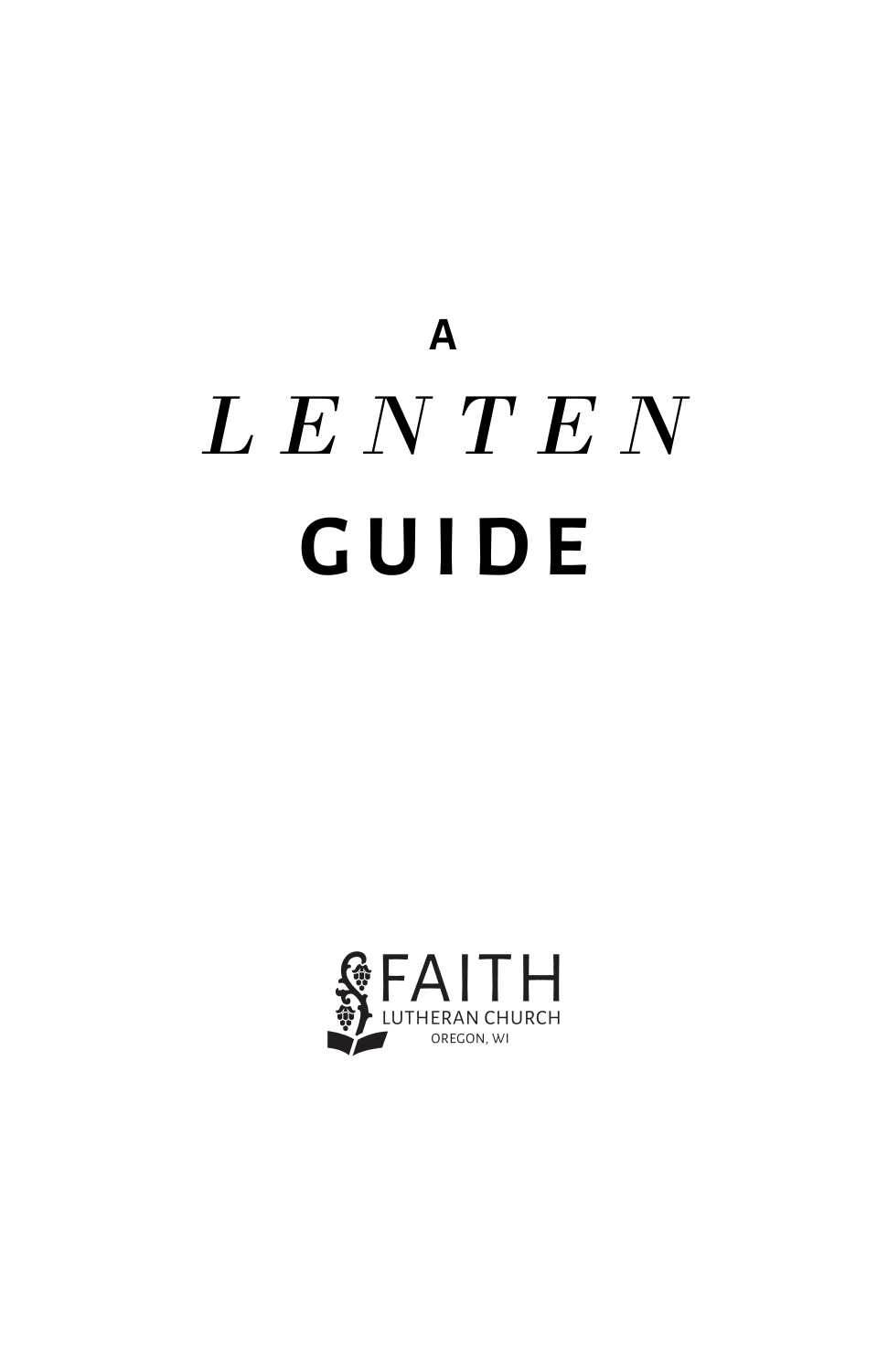# *WHAT IS LENT?*

Lent is a 40 day penitential season (excluding Sundays which are always mini-Easter feast days) starting Ash Wednesday and ending with the Paschal Triduum (Maundy Thursday, Good Friday and Holy Saturday).

These 40 days represent the 40 days of Jesus' temptation in the desert, Israel's 40 years in the wilderness, Noah's 40 days on the ark during the rain, and Israel's 40 days ofwaiting for Mosesto return from Mt. Sinai.

Lent is a time of spiritual preparation and renewal, an invitation to meditate on the blessings God has given you in your baptism. Through baptism, we participate in the death and resurrection of Jesus, and by faith, daily diewith our sins and risewith Christ to live a newlife.

Lent is not a time "for doing things we never do otherwise." It is not a time for spiritual dieting.

Rather, like every Sunday, Lent is for intensifying things Christians do all the time. Lent intensifies our already held conviction that we have no power to save ourselves, that all our righteousnessisrubbish, and that Christ alone saves. Lent is the Gospel proclamation that we are far worse sinners than we ever dared to imagine, and yet more deeply loved than we ever dared to hope. Observing Lent is not required to be "a good Christian." But rather it is a season all Christians are invited to freely enter into for our spiritual benefit and the benefit of those around us.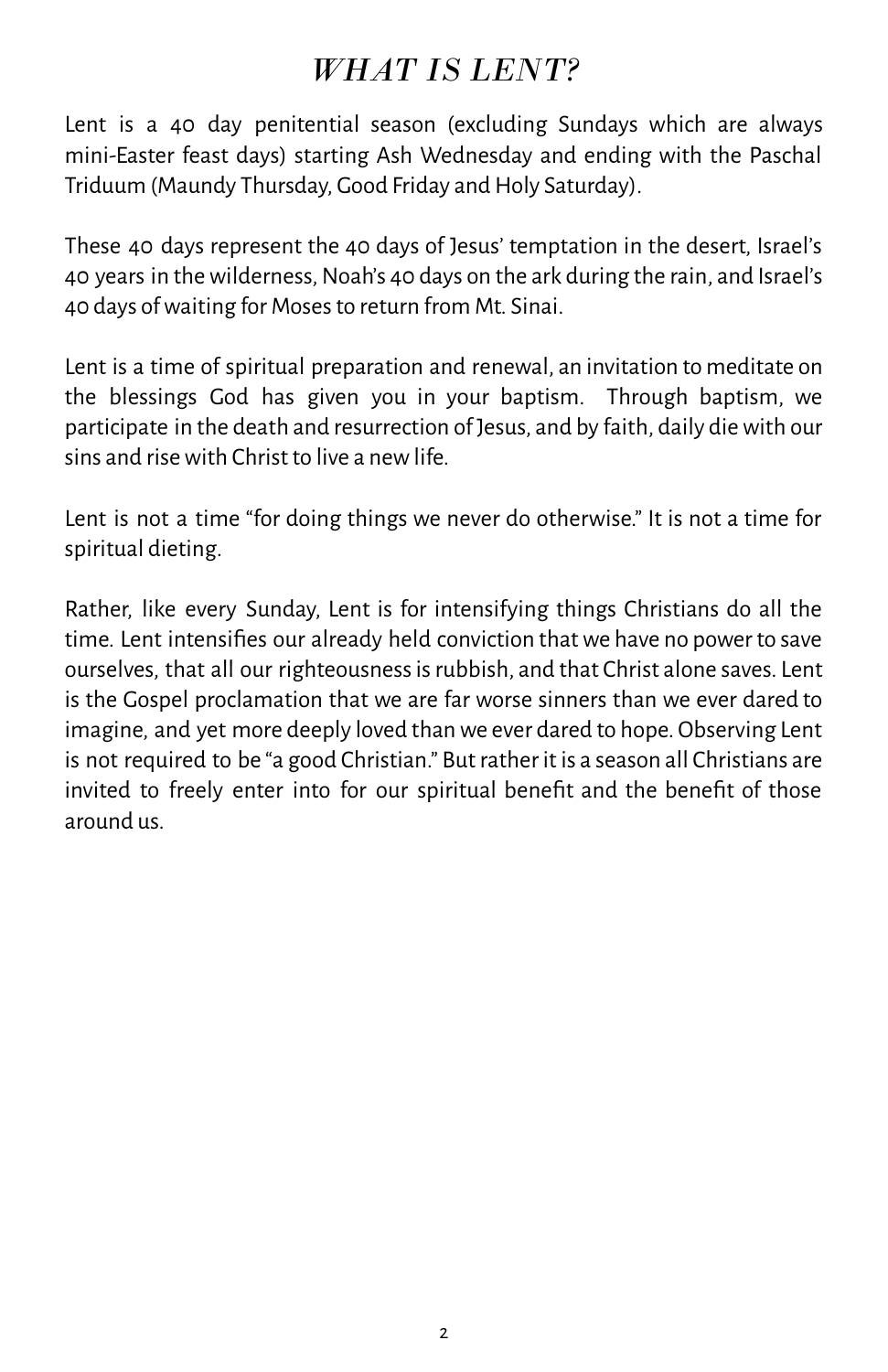# *A PASTORAL ENCOURAGEMENT*

#### **Lentshows how muchwe need Christ.**

Lent is an opportunity to follow Jesus who was led into the wilderness by the Holy Spirit for 40 days of prayer and fasting. This Lent at Faith, we are inviting the Spirit to lead us God's Word and be increasingly conformed to His image. This is particularly fitting this year, as throughout Scripture, plagues and pandemics were used by God to call His people to repentance and faith. Through baptism, and by returning to our baptisms in confession and absolution, God provides us with renewal, refreshment, and a fresh start.

## **Lentshows how muchwe need each other.**

We often think of our faith as something personal, and while many of the practices of Lent are things that can't be done except by each person individually, however Christian faith is never practiced in solitude, but always in communion with fellow Christians. Together, by meeting together around the Word of God, we encourage one another and fulfill a purpose of church: to carry each other's burdens and to encourage them with the love of Christ. Maywe encourage each other this Lent in our individual participation in the death and resurrection of Jesus.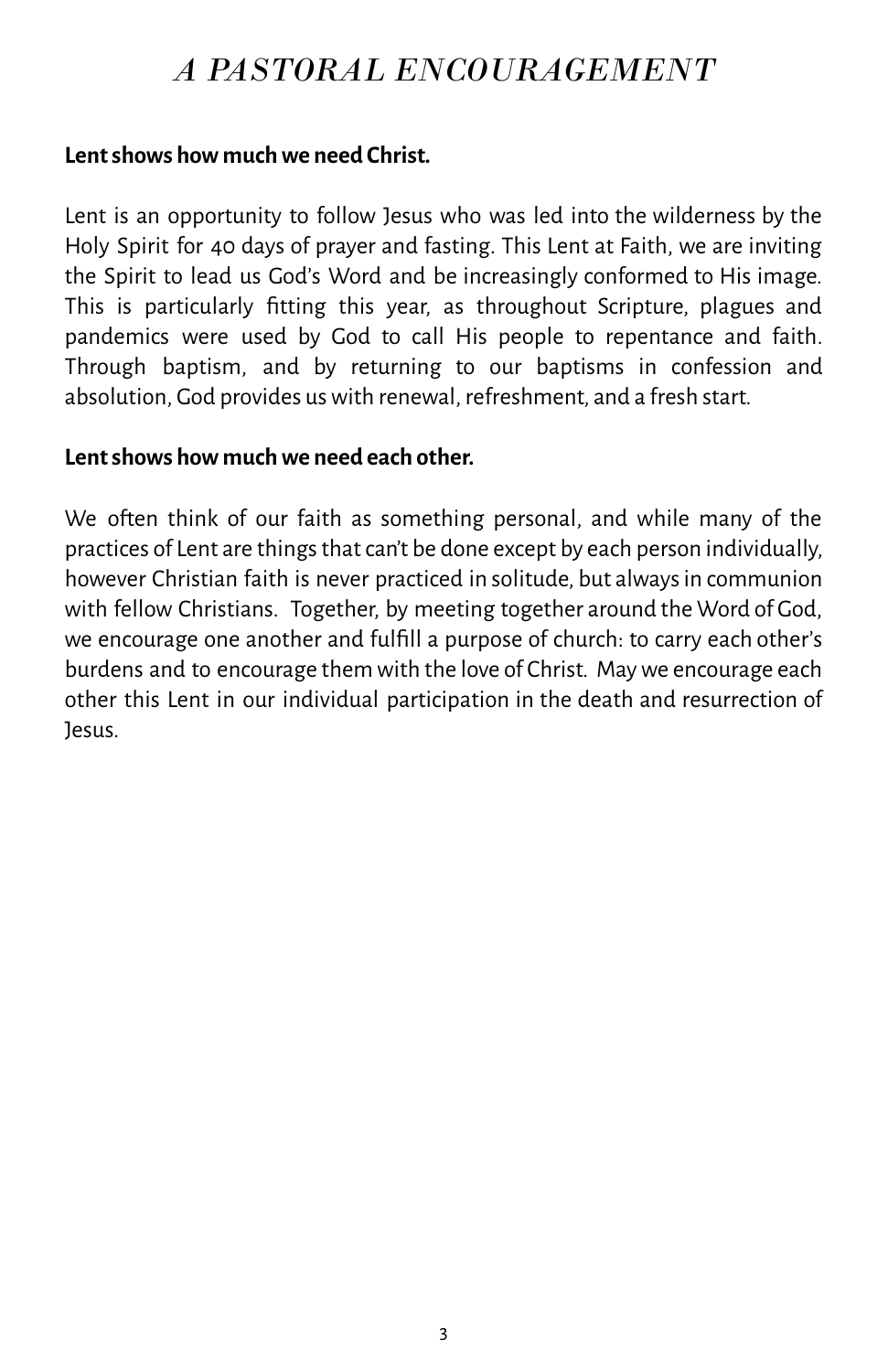# *WHAT ARE THE BENEFITS OF LENT?*

There are some themes that often arise when people describe their experience of practicing Lent. However, this list is not exhaustive, nor prescriptive. Theway God deals with each person is unique to them individually, but also uniquely good for them.

## **RE-ORDEREDLOVES:**

The gentle harness of Lent is designed to loosen our unhealthy attachments to created things (including food, drink, and money) so that we may enjoy a deeper bond to the Creator. We learn to internalize and enjoy the love of Christ during Lent.

## **PURITY:**

During Lent, we see the incompatibility between trusting God and our dabbling in idolatry (loving the world and pleasures more than God). We confess oursins and thereby take hold of the forgiveness that is ours in the Gospel.

## **JOY:**

As we give ourselves to Him in our suffering, Jesus Christ supplies us with a lasting spiritual overflow and the consolation of the Holy Spirit solely through His Word. This is to be distinguished from a "spiritual high," which cannot be sustained over time or during suffering. Easter Sunday and corporate worship during Lent grants us a taste of heaven.

## **RENEWEDIMAGINATIONS:**

As we progress through events of Ash Wednesday, the 40 days of Lent and the drama of Holy Week, we begin to see ourselves and the world not as they appear, but as they really are in Christ. The events of Jesus' life, death and resurrection become for us a window into the newcreation and the Kingdom of God which gives us a secure identity and invites us to participate in the Kingdom of God!

#### **DEPENDENCE:**

During Lent, we unlearn the lie that we are self-made, self-contained individuals. We learn to draw ourstrength from the life of God and the bonds of affectionwith our fellowChristians.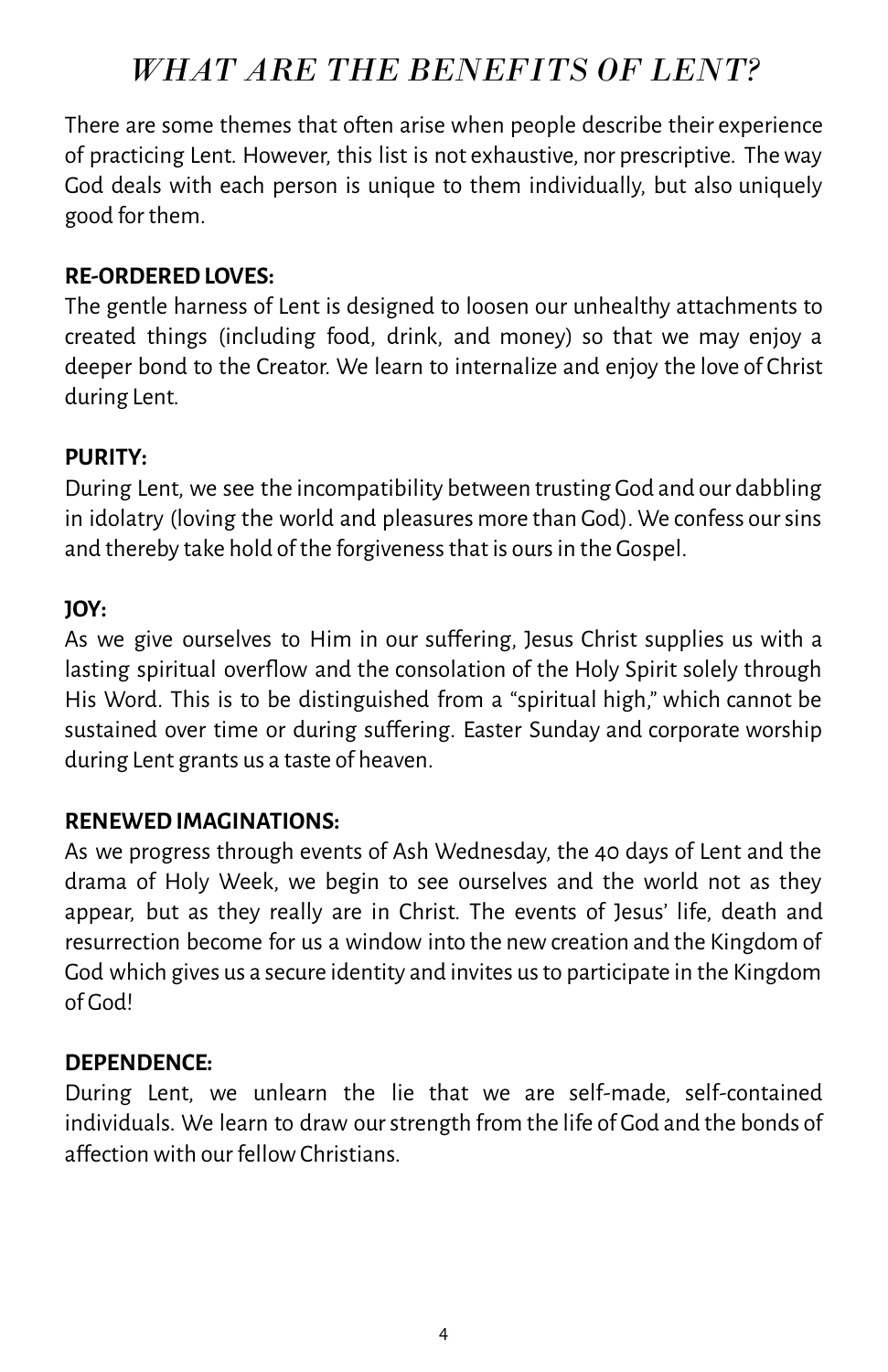# *LENTEN PRACTICES*

The three main habits during the season of Lent are **prayer**(ourweapon against Satan), **fasting** (our weapon against the flesh), and **almsgiving**, or charity (our weapon against the desires of theworld).

 $PRAYER$  during Lent focuses on what God reveals in His Word; our need for His forgiveness; thankfulness for His blessings; and petitions for those around us.

\_\_\_\_\_\_\_\_\_\_\_\_\_\_\_\_\_\_\_\_\_\_\_\_\_\_\_\_\_\_\_\_\_\_\_\_\_\_\_\_\_\_\_\_\_\_\_\_\_\_\_\_\_\_\_\_\_\_\_\_\_\_\_\_\_\_\_\_ \_\_\_\_\_\_\_\_\_\_\_\_\_\_\_\_\_\_\_\_\_\_\_\_\_\_\_\_\_\_\_\_\_\_\_\_\_\_\_\_\_\_\_\_\_\_\_\_\_\_\_\_\_\_\_\_\_\_\_\_\_\_\_\_\_\_\_\_ \_\_\_\_\_\_\_\_\_\_\_\_\_\_\_\_\_\_\_\_\_\_\_\_\_\_\_\_\_\_\_\_\_\_\_\_\_\_\_\_\_\_\_\_\_\_\_\_\_\_\_\_\_\_\_\_\_\_\_\_\_\_\_\_\_\_\_\_

Iwant to spend more time praying for….

*FASTING* or giving something up that is a regular part of life is to remind us how completely we depend on the Lord. It is not dieting, asthe focus of dieting often becomes my will-power. Rather, the focus of fasting isthe Lord Jesus. The point is that when we give something up, we replace it with Jesus. For example, if a person chooses to not eat a meal, the time normally spent in preparation and eatingwould be spent reading and meditating on God's Word.

\_\_\_\_\_\_\_\_\_\_\_\_\_\_\_\_\_\_\_\_\_\_\_\_\_\_\_\_\_\_\_\_\_\_\_\_\_\_\_\_\_\_\_\_\_\_\_\_\_\_\_\_\_\_\_\_\_\_\_\_\_\_\_\_\_\_\_\_ \_\_\_\_\_\_\_\_\_\_\_\_\_\_\_\_\_\_\_\_\_\_\_\_\_\_\_\_\_\_\_\_\_\_\_\_\_\_\_\_\_\_\_\_\_\_\_\_\_\_\_\_\_\_\_\_\_\_\_\_\_\_\_\_\_\_\_\_ \_\_\_\_\_\_\_\_\_\_\_\_\_\_\_\_\_\_\_\_\_\_\_\_\_\_\_\_\_\_\_\_\_\_\_\_\_\_\_\_\_\_\_\_\_\_\_\_\_\_\_\_\_\_\_\_\_\_\_\_\_\_\_\_\_\_\_\_

Iwant to fast from….

*ALMSGIVING*, or showing charity, such as giving money or doing something good for others is a way to respond to God's grace, generosity and love revealed so profoundly in Jesus' Passion and Death. For example, some people spend time volunteering or donate money they would normally use to buy something, like their morning coffee.

Our church has two ongoing projects during Lent: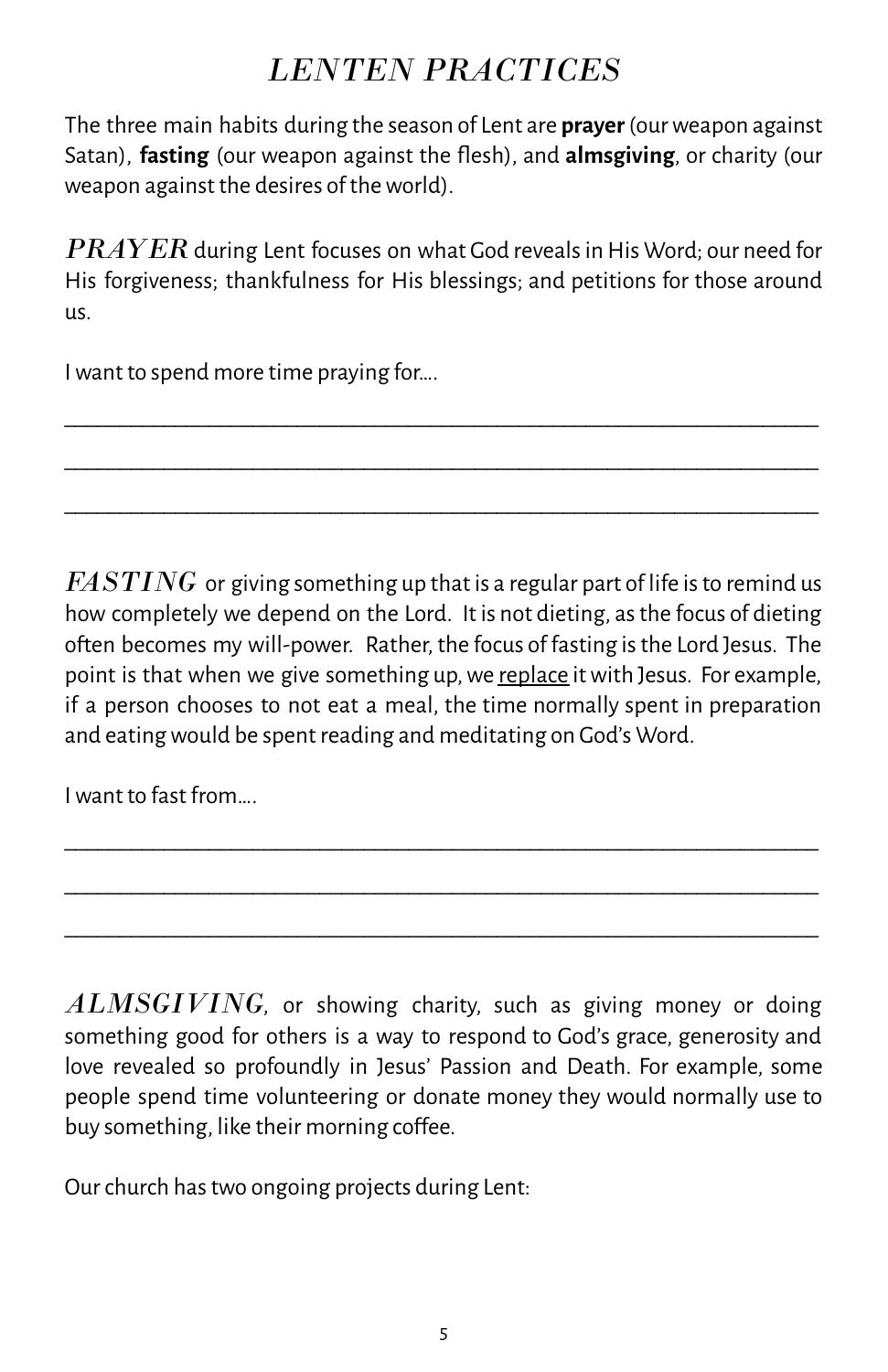**Spring Cleaning Drive**: We will collect personal health and hygiene products from our community for the local food pantry.

Members who have been blessed financially by the Lord are encouraged to give to our church's **Faith In Action fund**, which is set up to help families in need in our community.

\_\_\_\_\_\_\_\_\_\_\_\_\_\_\_\_\_\_\_\_\_\_\_\_\_\_\_\_\_\_\_\_\_\_\_\_\_\_\_\_\_\_\_\_\_\_\_\_\_\_\_\_\_\_\_\_\_\_\_\_\_\_\_\_\_\_\_\_ \_\_\_\_\_\_\_\_\_\_\_\_\_\_\_\_\_\_\_\_\_\_\_\_\_\_\_\_\_\_\_\_\_\_\_\_\_\_\_\_\_\_\_\_\_\_\_\_\_\_\_\_\_\_\_\_\_\_\_\_\_\_\_\_\_\_\_\_ \_\_\_\_\_\_\_\_\_\_\_\_\_\_\_\_\_\_\_\_\_\_\_\_\_\_\_\_\_\_\_\_\_\_\_\_\_\_\_\_\_\_\_\_\_\_\_\_\_\_\_\_\_\_\_\_\_\_\_\_\_\_\_\_\_\_\_\_

Iwant to give to….

Our Lenten practices serve to remind us of our complete dependence on the Lord. If we find the practices of Lent harder to do than we thought, that just means we're recognizing how much more we need Him than we thought.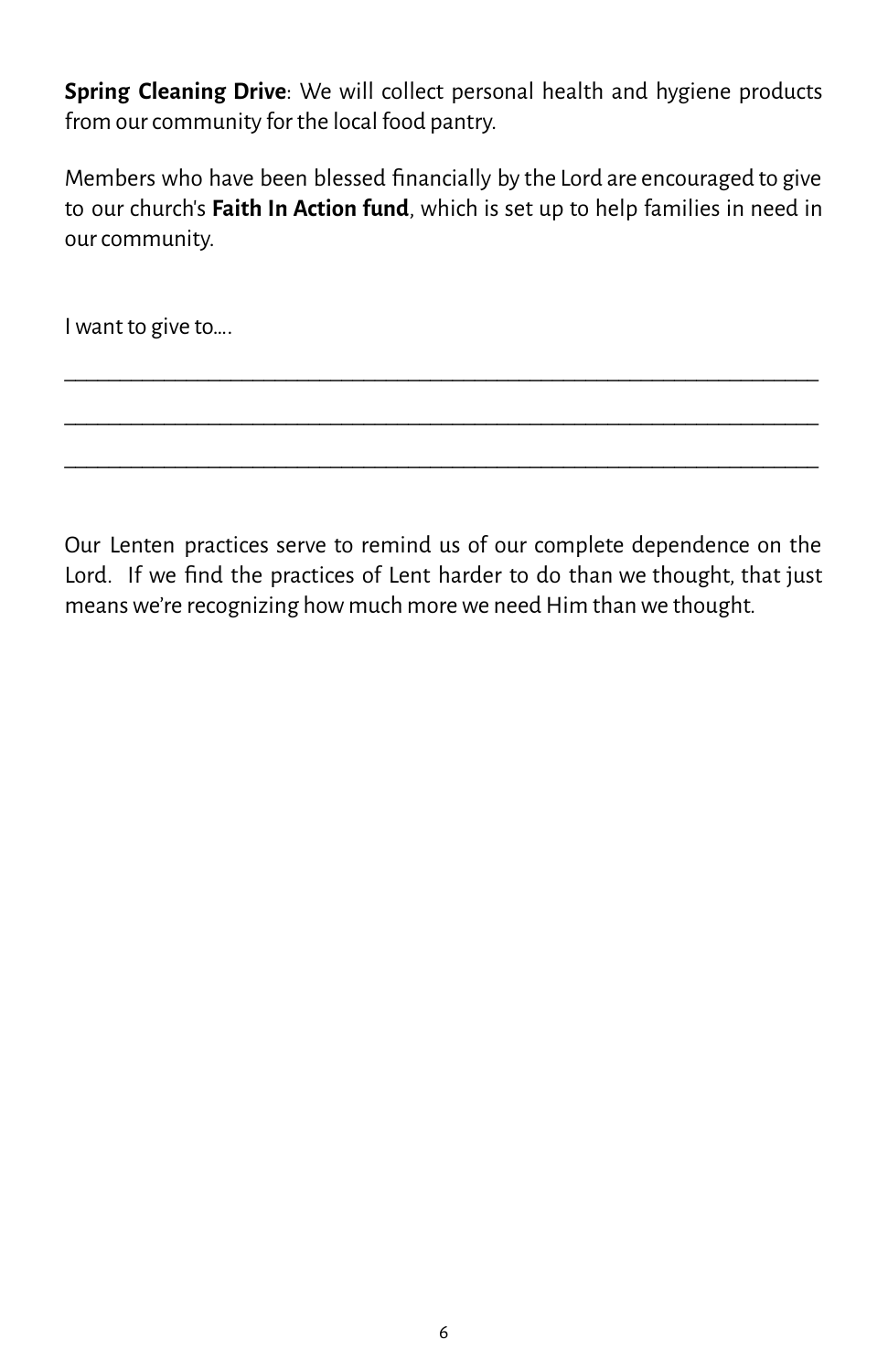# *RECOMMENDED READING*

The following booklist is very diverse (Lutheran, Anglican, Roman Catholic, and Evangelical) but highly beneficial if read with a discerning mind and humble attitude.

Book of [Concord](https://www.cph.org/p-11428-concordia-the-lutheran-confessions-a-readers-edition-of-the-book-of-concord-2nd-edition.aspx) (challenging read). This volume contains the confessional documents of the Lutheran Church. They are true summaries of Scripture and are a useful road map for understanding the deeper ideas in Scripture. It is recommended that one startwith the *Augsburg Confession*.

The [Screwtape](https://www.amazon.com/Screwtape-Letters-C-S-Lewis/dp/0060652934) Letters by C.S. Lewis (easy read).

On The Road with St. [Augustine](https://www.amazon.com/Road-Saint-Augustine-Real-World-Spirituality/dp/1587433893/ref=sr_1_1?crid=2SYYOO1RC179A&dchild=1&keywords=on+the+road+with+saint+augustine&qid=1613426969&s=books&sprefix=on+the+road+with+%2Cstripbooks%2C190&sr=1-1) by James K. A. Smith (challenging read).

[Confessions](https://www.amazon.com/Confessions-Saint-Augustine-dp-0872208168/dp/0872208168/ref=mt_other?_encoding=UTF8&me=&qid=1613427953) by St. Augustine (very challenging, but worthwhile).

Book of Family Prayer by Bishop Nils Laache (easy daily devotional).

Lenten [Homilies](https://www.amazon.com/Lenten-Homilies-Genesis-John-Chrysostom-ebook/dp/B0714B7X44/ref=sr_1_3?dchild=1&keywords=chrysostom+lent&qid=1613427250&s=digital-text&sr=1-3) on Genesis by St. John Chrysostom (medium read). These eight homilies on the book of Genesis were delivered during Lent by the "Golden Mouthed" preacher around the year 385.

The [Spirituality](https://www.cph.org/p-2262-the-spirituality-of-the-cross-expanded-revised.aspx) of the Cross by Gene E. Veith Jr. (medium read). Veith explores the topic of spirituality by presenting a true understanding of justification by faith, the means of grace, the two kingdoms, worship, and the church.

# *RECOMMENDED BLOGS or PODCASTS*

[AllTheHousehold.com](https://allthehousehold.com/) is a blog for Lutheran liturgical living with many useful and thoughtful ways that historic traditions can direct our gaze toward our Lord Jesus.

[Issuesetc.org](http://issuesetc.org) A Lutheran podcast, and one of the top religious podcasts. The program features expert guests, expansive topics,while extolling Christ.

[gottesdienst.org/podcast](https://www.gottesdienst.org/podcast) The podcast for the journal of Lutheran Liturgy.